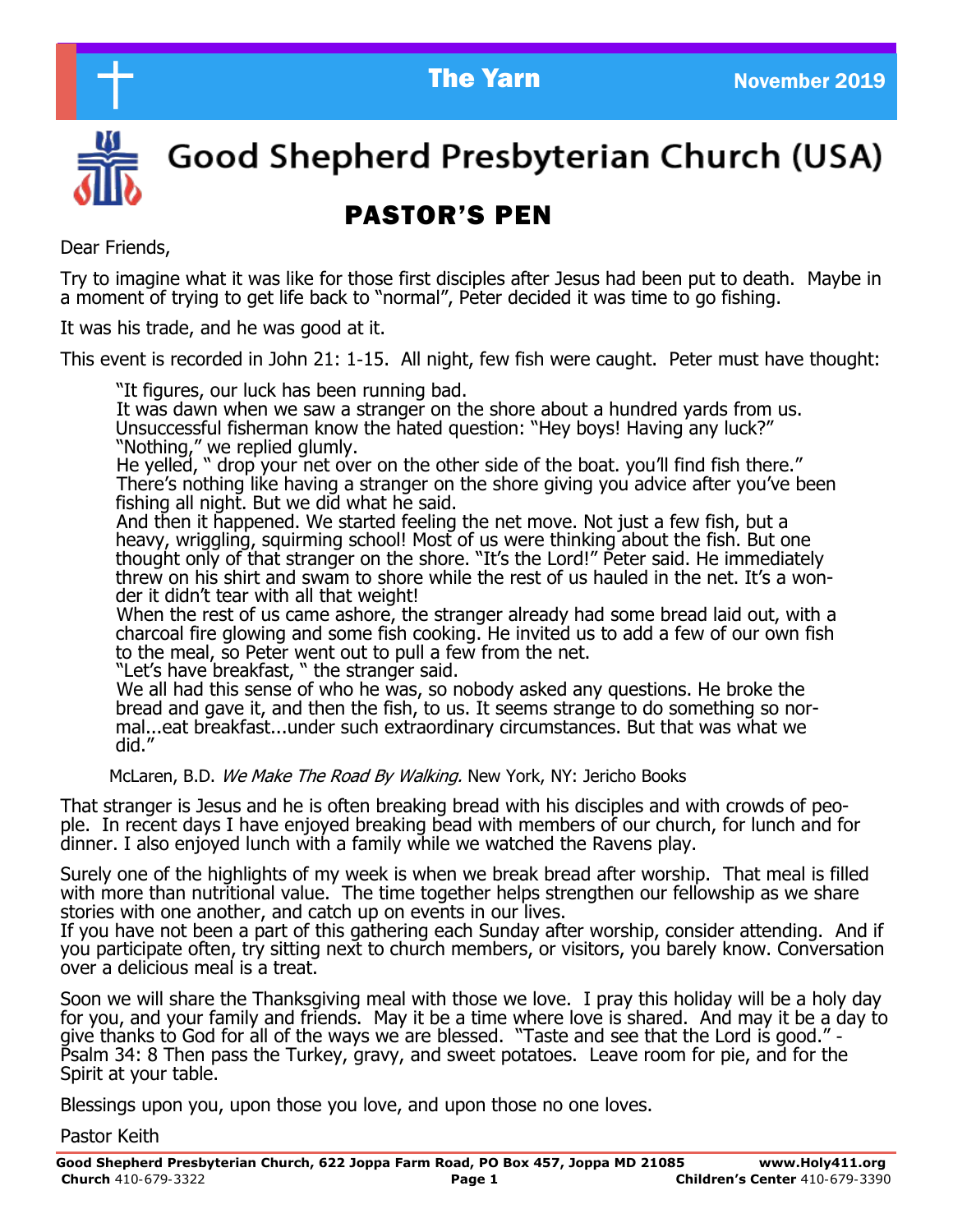### UPPER ROOM AGREEMENT:

In recent weeks, God has blessed Good Shepherd with new attendees both in adults and young people. We give thanks for this gift and look forward to growing together in the love of Christ. As we grow we realize that there are adjustments to be made and we need to revisit how we do things so that we are welcoming to the new people joining our family in Christ.

**Matthew 19:** Jesus said, "**Let the little children come to me**, and do not hinder them, for the kingdom of heaven belongs to such as these."

We are particularly blessed each week as we join together in the Upper Room to share a meal and fellowship. How wonderful it is to set up additional tables and to hear discussion about making sure we have enough food.

**Matthew 14:** Taking the five loaves and the two fish and looking up to heaven, he gave thanks and broke the loaves. Then he gave them to the disciples, and the disciples gave them to the people. <sup>20</sup>They all ate and were satisfied, and the disciples picked up twelve basketfuls of broken pieces that were left over.

In an effort to follow Jesus' call to us, we will all, both young and mature, follow these guidelines.

1. For safety reasons, the kitchen is off limits to anyone other than preparers and cleanup teams. If you need to wash your hands, please use the restrooms on the first floor. If you need something from the kitchen, ask one of the team who prepared the food.

2. We will all be seated each week and share a blessing before food is served.

3. When you go through the line the first time, please take a reasonable amount and once everyone has been served the table will be open for everyone to enjoy seconds.

4. Because people are having conversations and the acoustics are not the greatest in the room, no one should play the piano during this time together.

5. Our young people may play with toys and books that are on the stage. Things that are in closets belong to our Children's Center and should not be used. Before leaving, all toys should be returned to the proper places.

6. If you drop or spill something, clean it up. If you need help, just ask. Accidents do happen, we just want to make sure we do the best job possible as we clean up.

7. To be safe, no one should be running in the upper room.

#### **ADULT CLASS on SIMON PETER**

**We meet each Sunday at 9:30 in the Upper Room.** Our study focuses upon the disciple Peter. He was a leader in the young church, and had strengths and weaknesses, as he followed Jesus.

### COMMUNITY WORSHIP

Monday, November 25th at 7:00 pm at Joppatowne Christian Church at 725 Trimble Road Join us as we gather to give thanks to God. Members of other churches will join us for this time. Mark your calendar!



### REQUESTS FOR OUR PRAYER WARRIORS



Delores Barr's niece, Suzette Hedrick, Norma's Sister Orangie, Marcie Jackson's friend Ramon, Kathy's Neighbor Debbie Ford, Susan Luu's daughter Brianna, Ethan's Mother Ginny, Joan Pugh's friend Kathy Mahoney, and Cindy PreVatte & Family.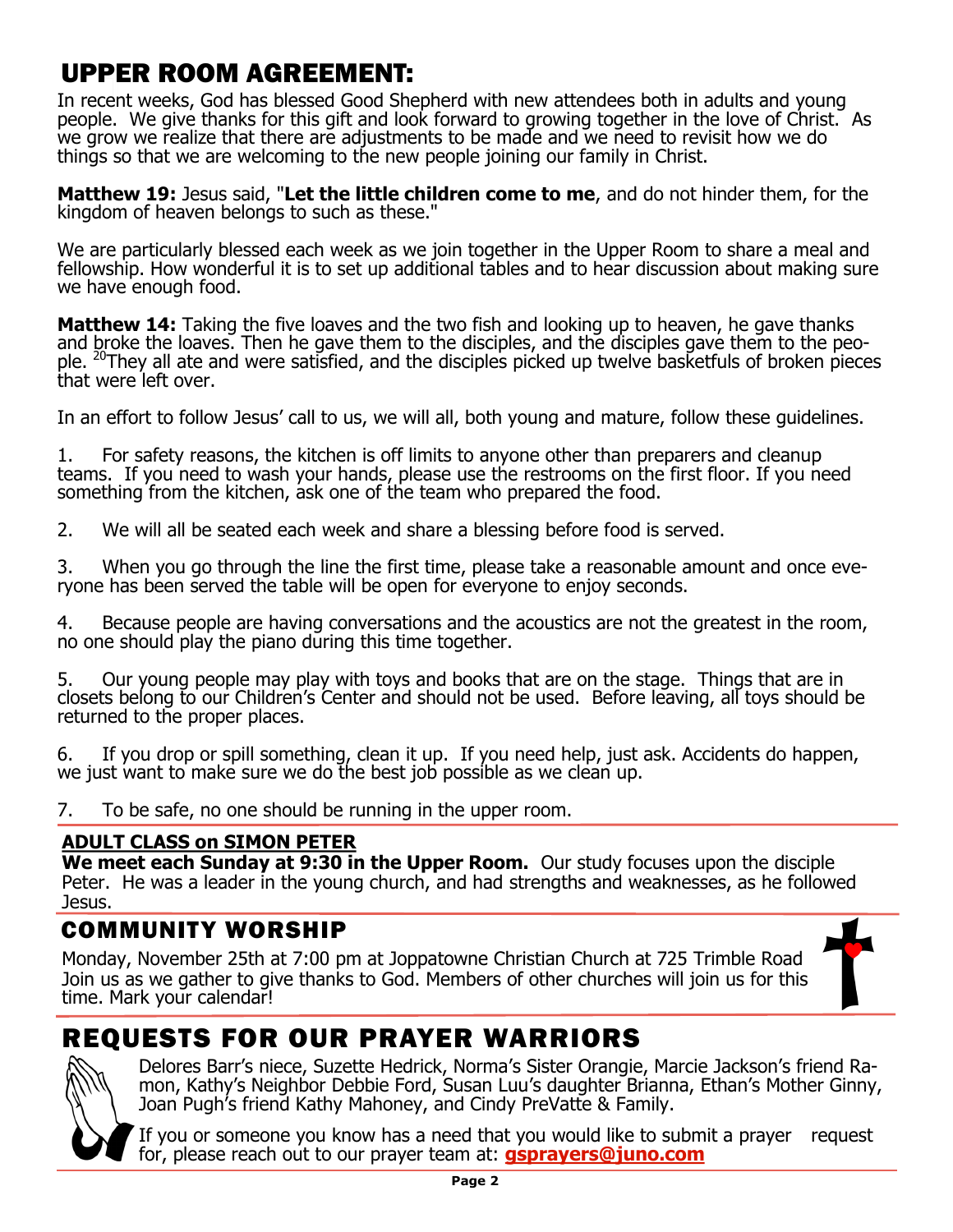## DEACON'S CORNER

Planning is underway for this year's Thanksgiving in a box. Good Shepherd will once again assist in the creation of 22 boxes of food for local families. A sign up sheet is posted for contributions to the Giving Boxes. **Anyone interested may volunteer to pack boxes at Christ Our King Church on November 23.** All items need to be brought in to Good Shepherd by the 24th. Please do not bring in perishable items before the 24th. **Finished boxes will be distributed November 25.** Please see Sue Thompson if you have questions





**November 24 will be our annual Love Feast**. Mark your calendars to join us for a meal and fellowship after church. Teams will coordinate to avoid too many duplicate items. Congregation members NOT on a coffee hour team who plan to attend are asked to bring a donation of any type of coffee. Your donation is greatly appreciated.

Good Shepherd will once again partner with Extreme Family Outreach for our Christmas giving program. Be on the lookout for the giving tree in the narthex.

### WOMEN'S ASSOCIATION

#### **GSPC WOMEN'S CIRCLE BIBLE STUDY**

Thursday, November 14, 2019

 $\kappa$  <<<<<<10:00 am – 12:00 pm >>>>>>

Upper Room

LOVED CARVED IN STONE

A fresh Look at the Ten Commandments

LESSON THREE Words of Love: Keep Sabbath

SCRIPTURE: Exodus 20:8-11; Deuteronomy 5:12-15; Mark 2:23-28

LESSON PURPOSE: to understand the gift of Sabbath and to recover the sacred urgency of Sabbath -keeping for human life and the created order.

LIFE WOUND: Busyness that substitutes for holiness, and achievement that substitutes for identity.

PAUSE & REFLECT: How was Sabbath observed or not, when you were young? Please read the study prior to our next meeting.

Bring a lunch.

#### **Good Shepherd Women's Retreat - October 26,2019**

#### **"Holy Friendships"**

Thanks to all who attended our retreat!

Our speaker, Jenn DiFrancesco, gave an energetic presentation on friendships – Biblical, historical, renown, and personal. We learned each friendship must include the characteristics of Persistency, Consistency, and Vulnerability.

We shared a special day together of fellowship, food, and fun. Old friendships were deepened and new ones created.

Proverbs 18:24 "A man of many companions may come to ruin, but there is a friend who sticks closer than a brother."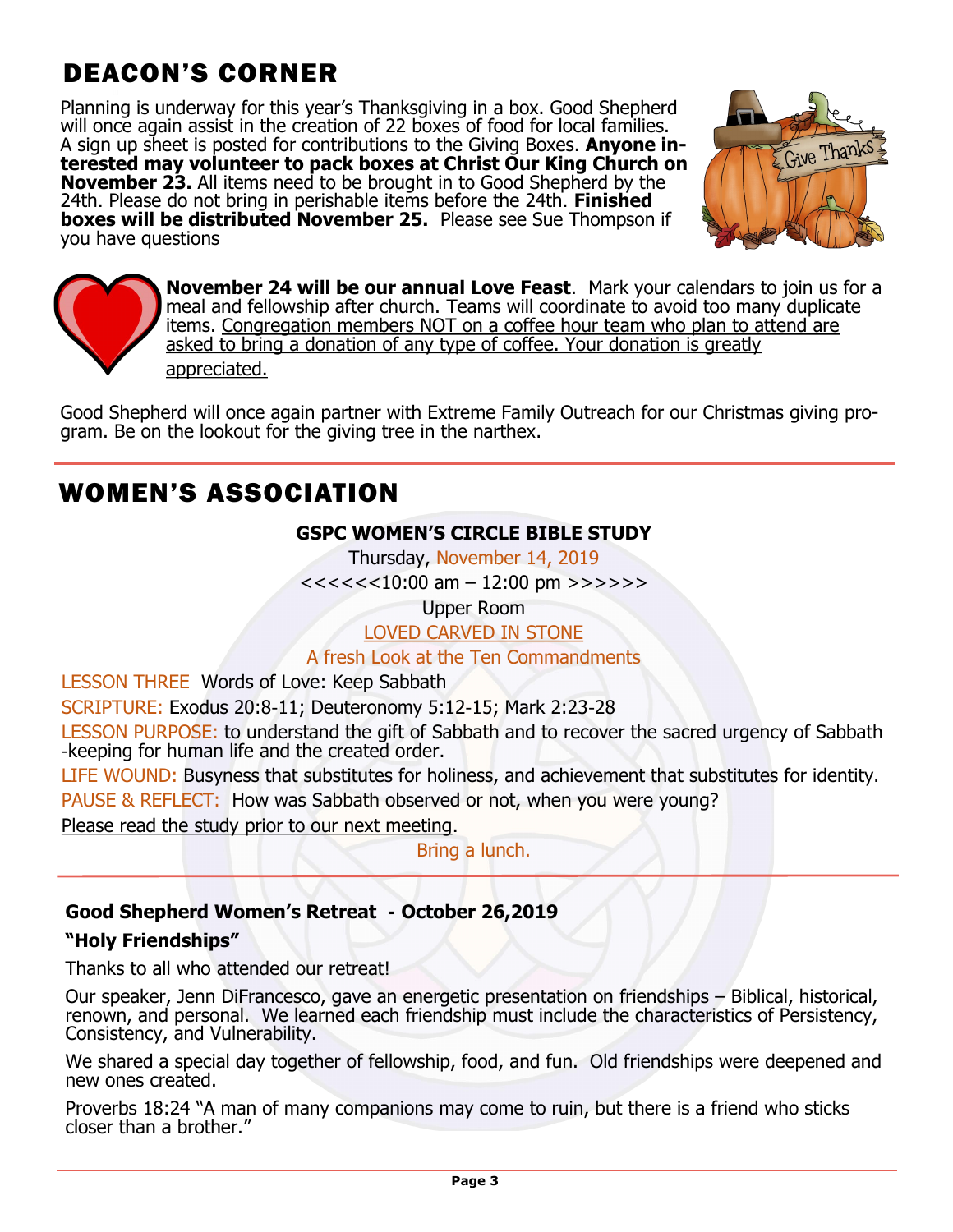## GOOD SHEPHERD'S CHILDREN'S CENTER

n<br>November 2019 - School On October 31, the Children's Center had a blast on our very first field trip! We rode on a big school bus and went to Harford Bounce Party Place. Enjoy these pictures from the day!



### MEN'S WORK GROUP RECAP:

On Saturday 26 Oct the Men's Working Group met and completed the following tasks:

Painted the Children's Center Director's Office, Painted the staircase to the upper room, Assembled new toy boxes, Established a trash collection area (out of sight, out of mind), Cleaned out the upper room store room, Removed metal trash, Spread playground mulch, Mounted cork strips in the class room, Mowed the lawn, Removed the dead tree near the parking lot and cut it into fire wood.

Kudo's to the following hard working, dedicated volunteers: Bud Baranowski, Bob Barr, Mike Bohns, Dave Carey, Barry Davis, Wayne Douglas, Pastor Keith, Clay Maas, Mike McKemy, Jim Petnic, Ryan & Weston Shuttlesworth, Bill Starke, and Gary Workman...

### SHEPHERD'S KID'S

We had two wonderful nights in October with our Shepherd's Kids. We welcomed several new children and continue to give thanks for this opportunity to teach them about the love of Jesus. Our volunteers work hard to keep the children on task and support the learning, and for that we also give thanks. We can never give enough thanks for Jeanette, Jim, Carl, and Norma as they have our meals ready and serve the children with such care and kindness.

**We will meet again on November 13th and 20th.**







### NOVEMBER & DECEMBER SCHEDULES

|         | <b>Ushers:</b>        | <b>Tellers:</b>   | <b>Lay Readers:</b> | <b>Children's Time:</b> |
|---------|-----------------------|-------------------|---------------------|-------------------------|
| Nov. 3  | Petnic, Workman       | Bohns, Kent       | <b>Vickie Maas</b>  | Keith Roberts           |
| Nov. 10 | Tich, McKemy, Morgan  | Pfoutz, Workman   | Clay Maas           | Gail Wronowski          |
| Nov. 17 | Douglas, Webster,     | Starke, Wagener   | Sue Thompson        | Allen Wronowski         |
|         | Starke, Shuttlesworth |                   |                     |                         |
| Nov. 24 | Maas, Wronowski       | PreVatte, Workman | Edie Burns          | <b>Bill Starke</b>      |
| Dec. 1  | Petnic, Workman       | Bohns, Kent       | <b>Delores Barr</b> | <b>Chris Bohns</b>      |
| Dec. 8  | Tich, McKemy, Morgan  | Pfoutz, Workman   | Cindy PreVatte      | Cindy PreVatte          |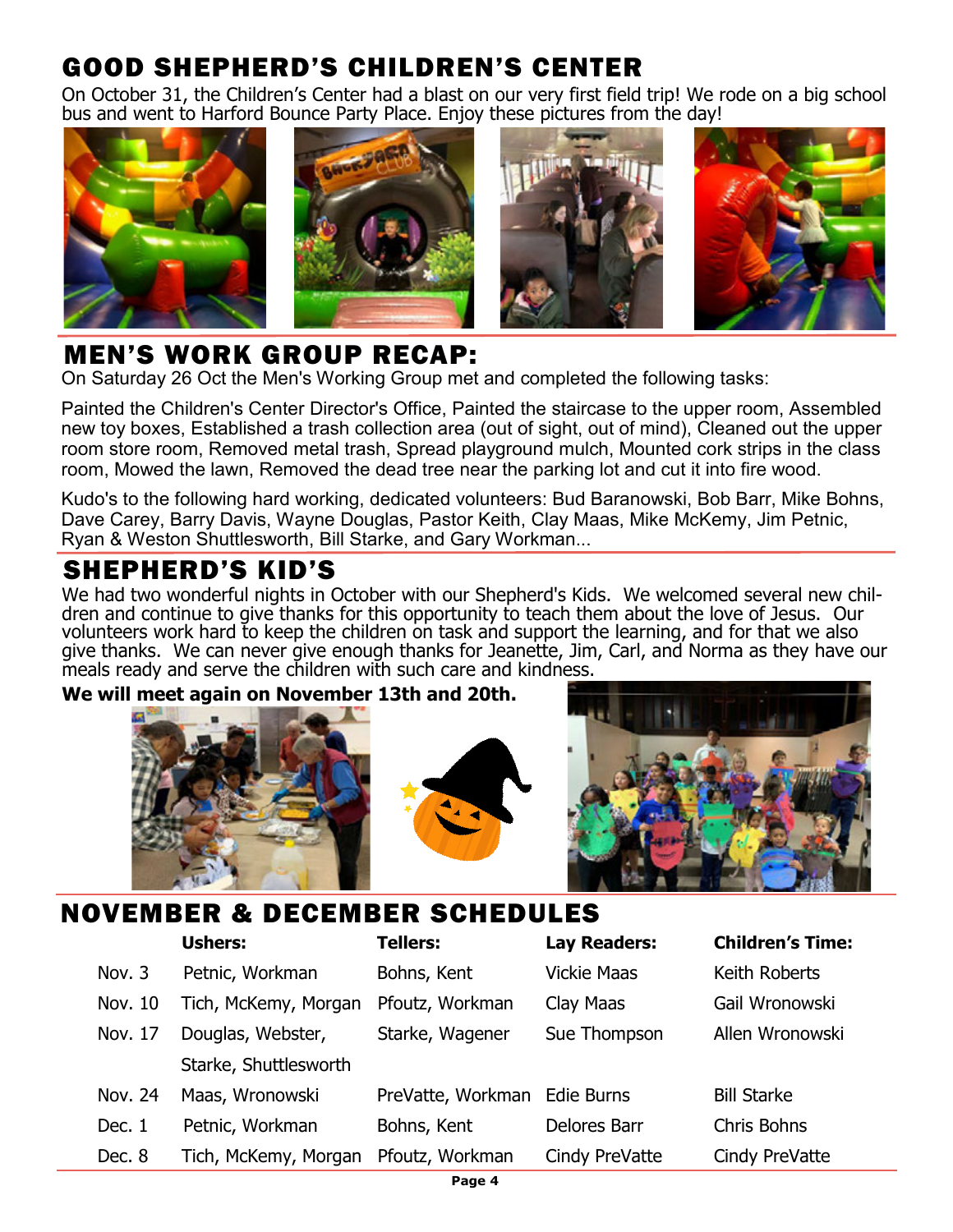|          | Friday, 1            | Children's Center - Little Caesar's                                      |
|----------|----------------------|--------------------------------------------------------------------------|
|          |                      | Pizza Sale Begins!                                                       |
|          | Saturday, 2          | First Presbyterian Church (Bel Air)-<br>Discipleship Event 8:30am-1:30pm |
|          |                      | <b>Choir 7:30</b>                                                        |
|          | Sunday, 3            | <b>Adult Sunday School 9:30</b>                                          |
|          |                      | Worship 11:00                                                            |
|          |                      | Coffee 12:00                                                             |
|          | Monday, 4            | 1st Sunday Food Pantry<br>School's Out-Children's Center Open            |
| $\equiv$ | <b>Wednesday, 6</b>  | Children's Center-Open House 10:00-12:00                                 |
|          |                      | <b>Choir 7:30</b>                                                        |
|          | Sunday, 10           | <b>Adult Sunday School 9:30</b>                                          |
|          |                      | Worship 11:00                                                            |
|          |                      | Coffee 12:00<br>Apple Pie Festival, FPC, Bel Air 11:30-4:00              |
|          | Monday, 11           | School's Out-Children's Center Open                                      |
|          | <b>Wednesday, 13</b> | Shepherd's Kid's 5:30                                                    |
|          |                      | <b>Choir 7:30</b>                                                        |
| Ξ        | Thursday, 14         | Session Meeting 7:00                                                     |
|          | Sunday, 17           | <b>Adult Sunday School 9:30</b>                                          |
|          |                      | Worship 11:00<br>Coffee 12:00                                            |
|          | <b>Wednesday, 20</b> | <u>November YARN Deadline</u> :)                                         |
|          |                      | Shepherd's Kid's 5:30                                                    |
|          |                      | <b>Choir 7:30</b>                                                        |
|          | Saturday, 23         | Thanksgiving Food Box Packing Day-<br><b>Christ Our King 9:00-12:00</b>  |
|          | Sunday, 24           | <b>Adult Sunday School 9:30</b>                                          |
|          |                      | Worship 11:00                                                            |
|          |                      | Annual Love Feast! 12:00                                                 |
|          | Monday, 25           | Thanksgiving Food Box Distribution Day                                   |
|          | <b>Wednesday, 27</b> | Community Thanksgiving Worship 7:00<br>Children's Center Closes @ 4:00   |
|          |                      | <b>Choir 7:30</b>                                                        |
|          | Thursday, 28         | <b>Office and Children's Center-</b>                                     |
|          | &                    |                                                                          |
|          | Friday, 29           | <b>Closed for the Thanksgiving Holiday</b>                               |